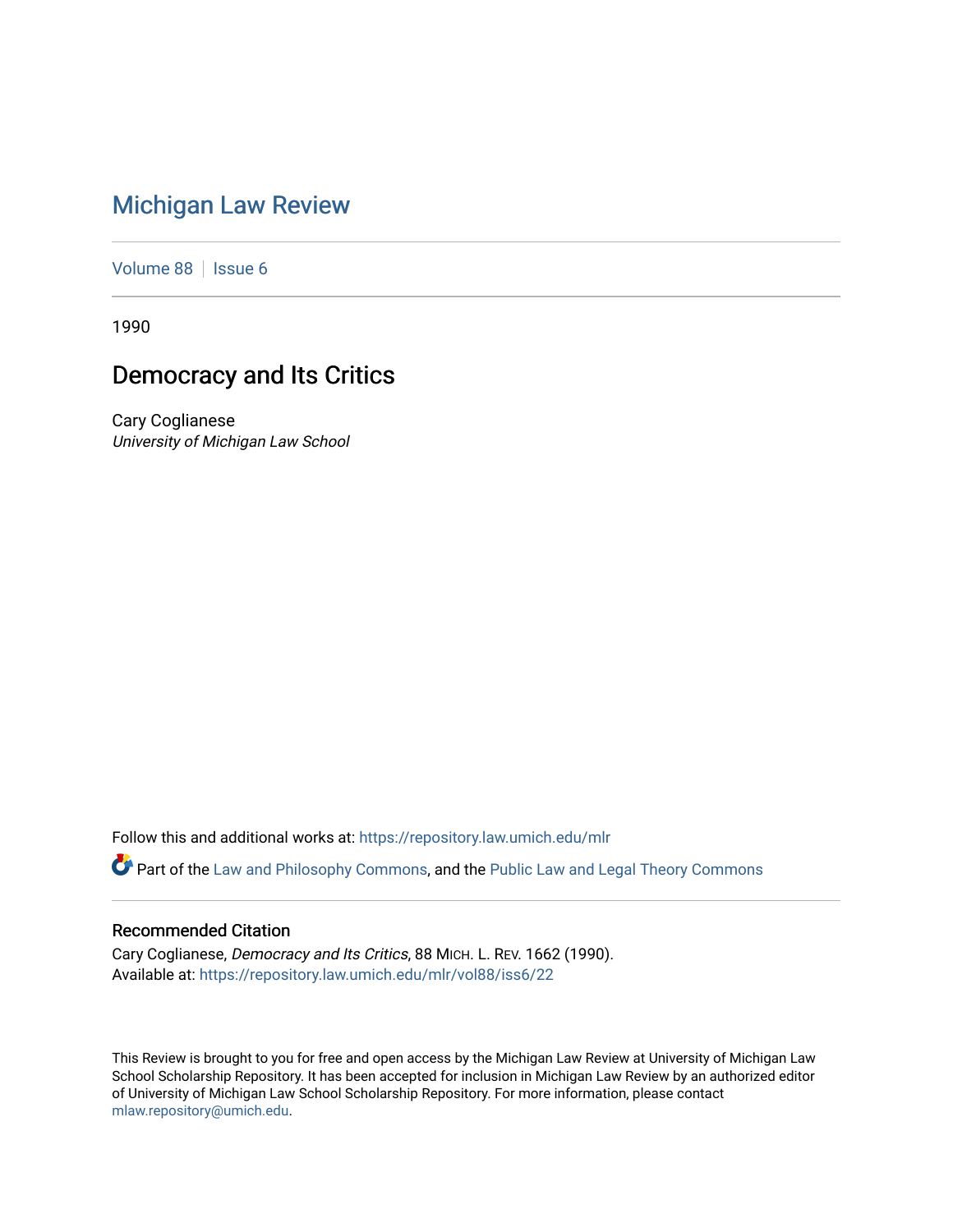DEMOCRACY AND ITS CRITICS. By *Robert A. Dahl.* New Haven: Yale University Press. 1989. Pp. viii, 397. \$29.95.

What limits, if any, should an unelected judiciary respect in a democracy? Although *Democracy and Its Critics* will not settle the perennial debate over this question, this thoughtful defense of democratic values does provide a theoretical justification for leaving public policy decisions squarely in the domain of democratically elected representatives. In this most recent of his many works, Robert Dahl<sup>1</sup> reaffirms the democratic process "as the most reliable means for protecting and advancing the good and interests of all the persons subject to collective decisions" (p. 322). He also defends democracy against what he sees as its most threatening competitor: guardianship, or the view that only a specially qualified elite can govern for the common good (p. 52). Dahl's defense of democracy is of particular interest to the legal community since the arguments others have made to justify judicial policymaking often resemble those justifying guardianship. Time spent with *Democracy and Its Critics* will repay both the scholar and the general reader with insight into the issues of democratic theory that bear on the continual debate over the proper role of an independent judiciary in a democratic society.

Simply put, democracy means rule by the people. Dahl elaborates on this literal definition by specifying the requirements for democratic decisionmaking (pp. 108-14). For Dahl, a democratic process must make effective participation and voting equality available to all adults who are subject to the binding collective decisions of society. A democracy must also provide citizens with opportunities for understanding civic issues, as well as allow them to have control over the matters that reach the decisionmaking agenda.

Dahl builds his case for the democratic process from the fundamental notion of the intrinsic equality of all persons. Intrinsic equality, in Dahl's view, means that the interests of all persons should be given equal consideration in making collective decisions (pp. 85-88). The best way to assure the equal consideration of interests is through a democratic process where each person is entitled to participate in collective decisionmaking. Dahl favors a strong presumption that every adult is the best judge of his or her own interests (p. 100). After all,

<sup>1.</sup> Robert Dahl, the Sterling Professor of Political Science Emeritus at Yale University, is author of numerous books, including A PREFACE TO DEMOCRATIC THEORY (1956); WHO GOV-ERNS? DEMOCRACY AND POWER IN AN AMERICAN CITY (1961); POLY ARCHY: PARTICIPATION AND OBSERVATION (1971); DILEMMAS OF PLURALIST DEMOCRACY: AUTONOMY VS. CON· TROL (1982); and DEMOCRACY, LIBERTY, AND EQUALITY (1986). He has also authored many articles, including *Decision-Making in a Democracy: The Supreme Court as a National Policy-Maker,* 6 J. PUB. L. 279 (1957).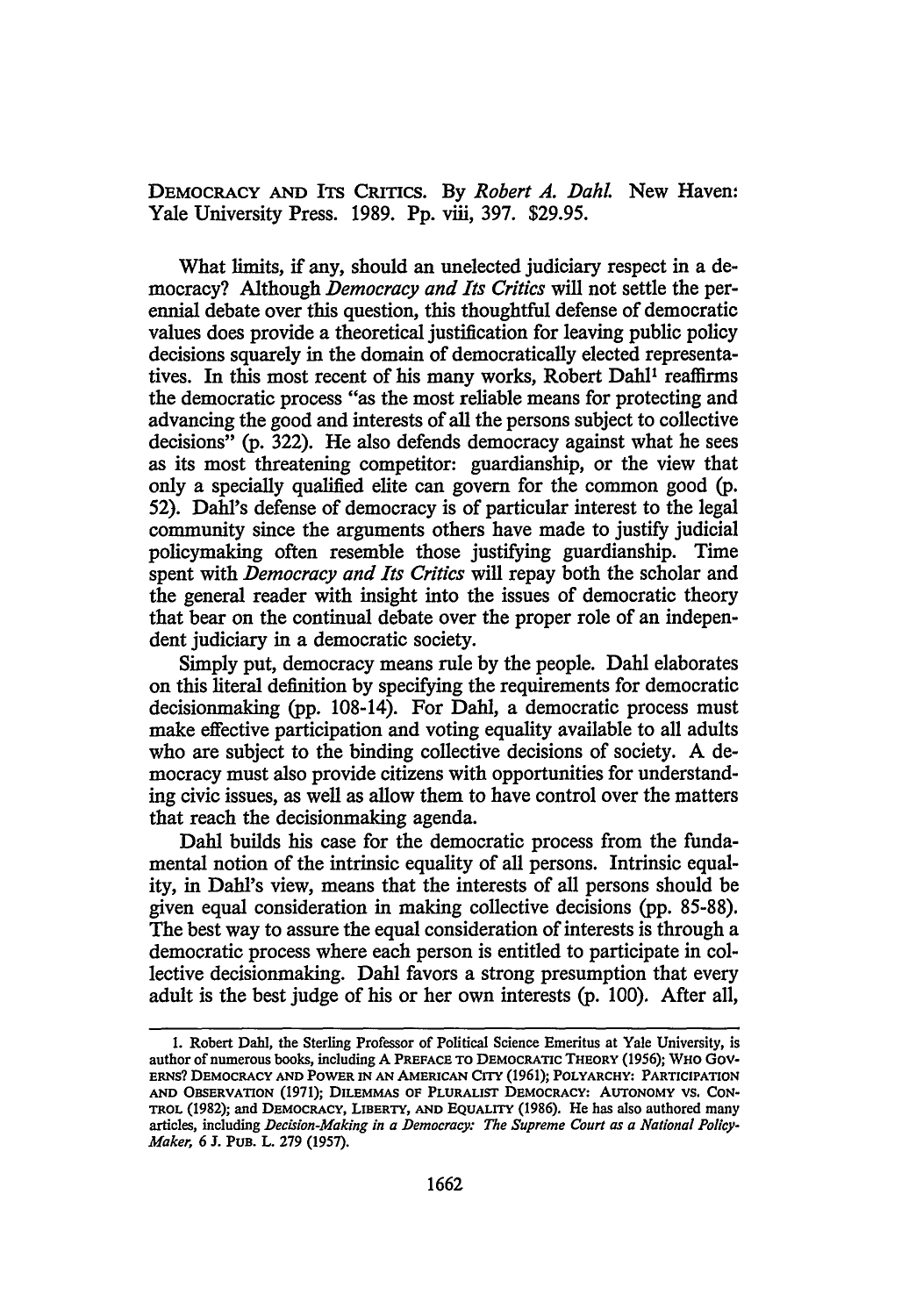Dahl argues, no one else has the same privileged position as I do to understand what my interests are. Moreover, historical experience shows that even if others fully understood my interests, they would not have the same incentives as I have to defend these interests in the decisionmaking process (p. 104).

The idea that the interests of all persons should be given equal consideration, when combined with the presumption that each person is the best judge of his or her own interests, leads to what Dahl calls the "Strong Principle of Equality" (pp. 31-32). This principle holds that

[a]ll members are sufficiently well qualified, taken all around, to participate in making the collective decisions binding on the association that significantly affect their good or interests. In any case, none are so definitely better qualified than the others that they should be entrusted with making the collective and binding decisions. [p. 98; italics omitted].

The necessity for democratic process follows directly from this principle. Since no person or group of persons is uniquely qualified to gov $ern$ — because each person is the best judge of his or her interests anything short of full participation will not adequately ensure the equal consideration of everyone's interests.

The democratic process is justified, argues Dahl, because it best serves the interests of all individuals in society (p. 322). Democracy maximizes freedom by embracing basic political rights and liberties, such as free expression, and allows "persons to live under laws of their own choosing" (pp. 88-89). Political participation by the public in a democracy fosters the desirable qualities of "independence, self-reliance, and public-spiritedness,"2 and it provides opportunities for individuals to develop their full capacities. Finally, because participation in collective decision making is open to all, democracy  $-$  more than any other alternative  $-$  gives citizens the opportunity to satisfy other important social, cultural, and economic interests. In Dahl's estimation, "a democratic government provides an orderly and peaceful process by means of which a majority of citizens can induce the government to do what they most want it to do and to avoid doing what they most want it not to do" (p. 95).

Despite his conviction that democracy is the best available means of collective decisionmaking, Dahl never claims that implementing democratic ideals is easy.3 He quite openly acknowledges that no nation today fully satisfies the theoretical requirements of a perfect de-

<sup>2.</sup> P. 92. Dahl notes that John Stuart Mill also made this claim over a century ago.

<sup>3.</sup> Indeed, Dahl devotes chapters 10 through 14 of *Democracy and Its Critics* to the problems presented in implementing democratic decision making. He gives particular attention to the problems associated with majority rule, including cyclic voting patterns and majority domination of minorities. *See, e.g.,* pp. 144-52. Despite the "inevitable imperfections" (p. 177) of democracy in practice, Dahl remains convinced that no better alternative form of collective decision making exists.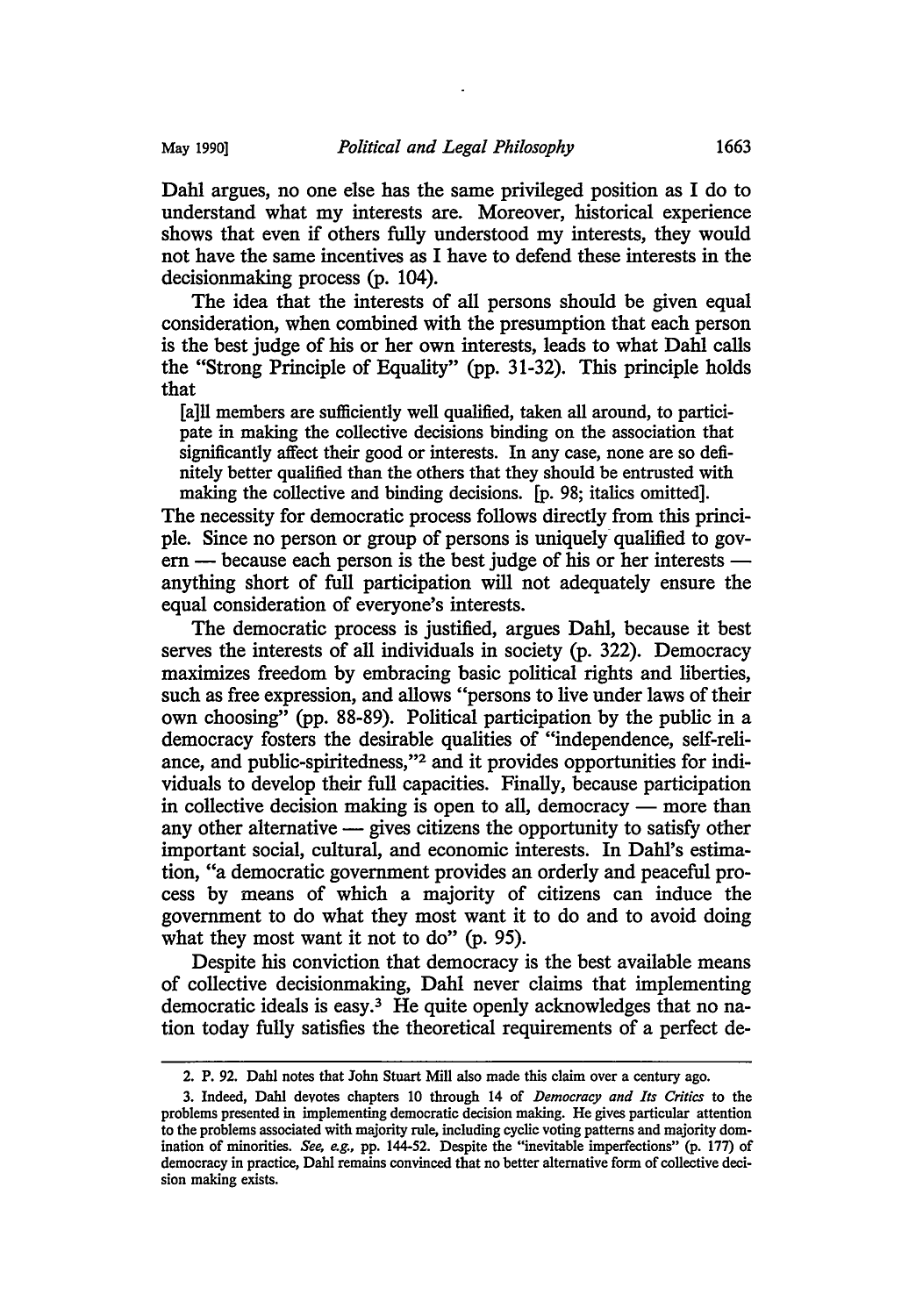mocracy (p. 117). One fundamental criticism often leveled against democracy is that in practice it can lead to unjust outcomes, especially when a majority deprives a minority of its substantive rights or interests. Dahl responds to this objection first by emphasizing that the democratic process itself requires the protection of many fundamental rights and interests, either as integral to the democratic process (such as free speech or free assembly) or as external to the democratic process but still necessary for its effective operation (such as a broad distribution of a minimum of economic and political resources) (pp. 175- 76). Dahl believes that even an imperfect democratic process cannot be achieved without the commitment of the citizenry to a wide array of substantive rights, and therefore a strong commitment to democracy is the best possible means of protecting these rights. In any case, he argues, even though real world democracies may at times mistakenly infringe on substantive rights and interests, "the risk of mistake exists in all regimes in the real world, and the worst blunders of this century have been made by leaders in nondemocratic regimes" (p. 78).

Nevertheless, as Dahl concedes, the democratic process can be and has been used by majorities to deny others a variety of substantive rights and interests. These include those fundamental rights and interests that are integral and necessary to democracy, as well as other interests  $-$  like economic equality or efficiency  $-$  that are valued on independent grounds. Dahl finds it inevitable that, in the real world, democratic processes will on occasion lead to the denial of some persons' fundamental rights or interests. The level to which democracies of the world today have advanced, he writes, "is far from complete judged by the criteria of the democratic process" (p. 177).

When the democratic process is used to deprive others of their fundamental rights or interests, many "American lawyers typically assume that the solution must include a supreme court with the authority to strike down national legislation that violates fundamental rights and interests." (p. 192). The standard argument advanced is that an independent and unelected judiciary serves as a countermajoritarian check on democratic decision making via its authority to declare legislation unconstitutional. Although Dahl concedes that nonmajoritarian arrangements, including judicial review, do not necessarily violate the requirements for democracy, he does caution against relying on judicial review as a correction for failures in the democratic process. When fundamental rights and interests in a democracy are protected by judges who are not democratically accountable, the result, according to Dahl, is a form of quasi guardianship (pp. 187-88). And quasi guardianship faces the same objection that pure guardianship does, namely that when it comes to making moral judgments or balancing between competing values, judges (like any other guardians) simply do not have privileged claims to absolute knowledge.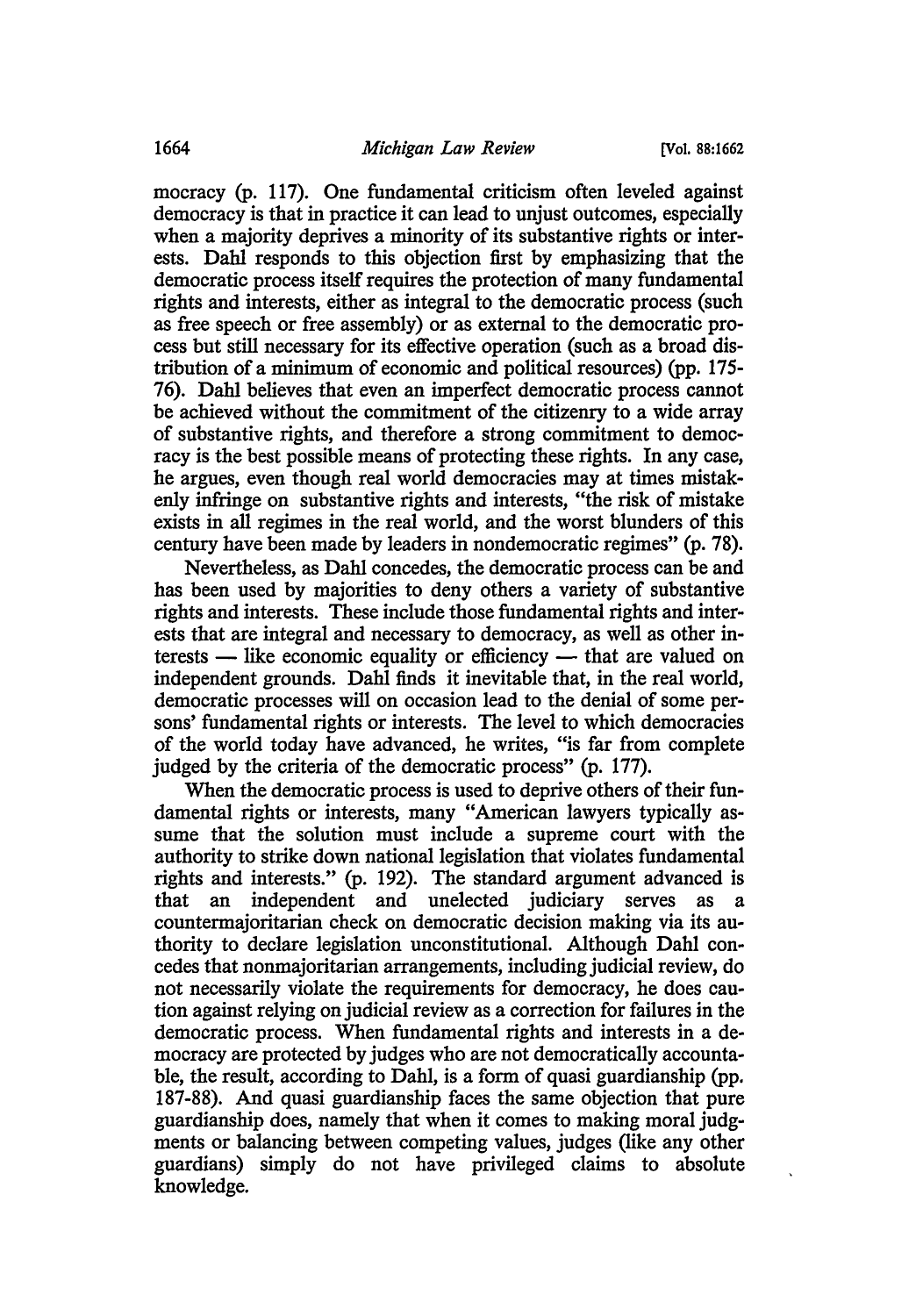Moreover, Dahl presents four additional arguments against relying on judicial guardianship (pp. 188-91). First, he argues that judicial guardianship is simply not necessary to correct failures in the democratic process. After all, no other country has as expansive a judicial review power as the United States, and a number of democratic countries have no judicial review at all. According to Dahl, it simply cannot be said that fundamental rights and interests are less protected in these other countries than they are in the United States (pp. 188-89). Furthermore, Dahl identifies other ways to prevent or alleviate problems in the democratic process without resorting to guardianship: for example, changing the size of the citizenry so that minority rights and interests may be protected; establishing safeguards in voting, election, or legislative procedures (such as by creating bicameral legislatures or requiring majorities of two thirds); and relying on public opinion to evolve (as historically it has on many issues) to the point where particular minority rights and interests are ultimately vindicated (pp. 184-87).

Second, Dahl makes the obvious point that judicial guardianship encroaches on the democratic process. "The broader the scope of the rights and interests the quasiguardians are authorized to protect, the more they must take on the functions of making law and policy" (p. 189). Judicial review takes some matters out of the domain of democratic decision making. Consequently, the more a nation relies on judicial review, the less it can utilize the democratic process.

Third, Dahl maintains that the more judicial guardianship encroaches on the democratic process, the less need democratic representatives may see to exercise self-restraint: "Quasi guardianship may therefore require less self-restraint on the part of the [citizenry] and its representatives and more externally imposed restraint by judicial guardians. Over time, the political culture may come to incorporate the expectation that the judicial guardians can be counted on to fend off violations of fundamental rights ... " (p. 189). In other words, the problems of quasi guardianship may become self-perpetuating, as the public comes to rely on unelected judges for protection of rights and interests rather than on the democratic process.

Finally, Dahl reminds us that judicial guardians have not always stood steadfast in the protection of fundamental rights.4 "The reputation of the U.S. Supreme Court [for protecting rights]," Dahl observes, "rests mainly on a period of judicial activism beginning in 1954 when

<sup>4.</sup> P. 189. Although Dahl does not discuss specific cases, Korematsu v. United States, 323 U.S. 214 (1944), undoubtedly provides the twentieth-century American paradigm of judicial failure to protect minority rights. The vindication of minority rights in this instance has come not from the Supreme Court, but from the evolution of public opinion recognizing the wrongfulness of the internment and from action (albeit belated) by the majoritarian branches compensating those who were injured. *See* Civil Liberties Act of 1988, 50 U.S.C.A. app. §§ 1989-1989b (West Supp. 1989).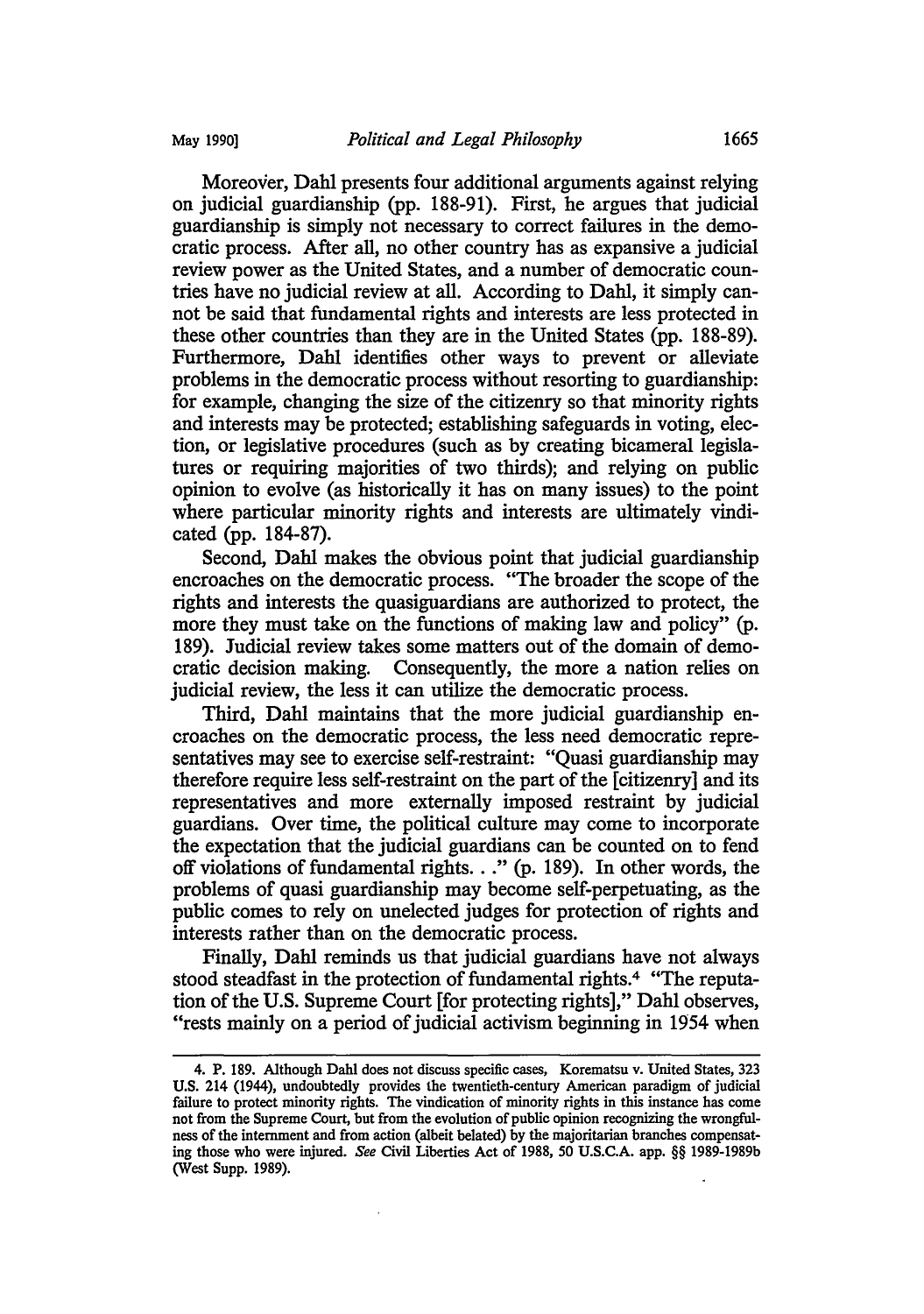the Court was presided over by Chief Justice Earl Warren" (pp. 189- 90). Dahl would undoubtedly agree that the changing composition of the Court during the Reagan-Bush years may well detract from the attractiveness of judicial guardianship in the eyes of many observers. As Dahl notes, "[I]t is striking how much attitudes toward the power of the Court during any given period depend on whether the Court's decisions fit the ideological perspective of the observer" (p. 358 n.5).

Despite these problems with judicial guardianship, Dahl concedes that such guardianship can be reconciled with democratic process, but only "if the authority of the judicial guardians is sufficiently restricted" (p. 190). The authority of the judicial guardian to protect rights integral to the democratic process, he states, is consistent with democracy: "The criteria for the democratic process do not specify how the process itself is to be maintained. For a court to strike down laws that violate the criteria themselves would surely not be inconsistent with those criteria" (p. 191).

However, when it comes to allowing judicial guardians to have authority over interests that are not essential to the democratic process, Dahl finds the conflict "irreconcilable" (p. 191). Decisions about advancing or balancing substantive interests, he argues, are policy decisions and should be made through the democratic process. "Once the rights and other interests necessary to the democratic process have been effectively secured, then the more the quasi guardians extend their authority to substantive questions, the more they reduce the scope of the democratic process" (p. 191).

Dahl's theory leads to a way of reconciling a limited form of judicial guardianship with democracy, but it rejects any broad form of judicial policymaking. In this respect, Dahl's political theory provides a foundation for a theory of judicial review similar to that found in John Hart Ely's *Democracy and Distrust,* 5 a work which Dahl himself cites (pp. 191, 359 n.9). Judicial review is justified when it is properly used to maintain the democratic process; it is not justified as a substitute for a democratic policymaking process. Thus, giving the judiciary the authority to strike down laws that violate rights of free speech or free assembly does not necessarily contravene the democratic ideal. However, permitting unelected judges to make substantive policy decisions under the guise of constitutional or statutory interpretation clearly raises serious problems for democratic theory.

In recent decades, a noticeable trend has developed in which unelected judges have adopted such an active role, and have taken to setting  $-$  and at times administering  $-$  public policy.<sup>6</sup> Interest

<sup>5.</sup> J. ELY, DEMOCRACY AND DISTRUST (1980).

<sup>6.</sup> *See, e.g.,* D. HOROWITZ, THE COURTS AND SOCIAL POLICY 19 (1977); COUNCIL ON THE ROLE OF CoURTS, THE ROLE OF CoURTS IN AMERICAN SOCIETY 19 (J. Lieberman ed. 1984). Perhaps one of the clearest examples of a judge establishing public policy can be found in Sierra